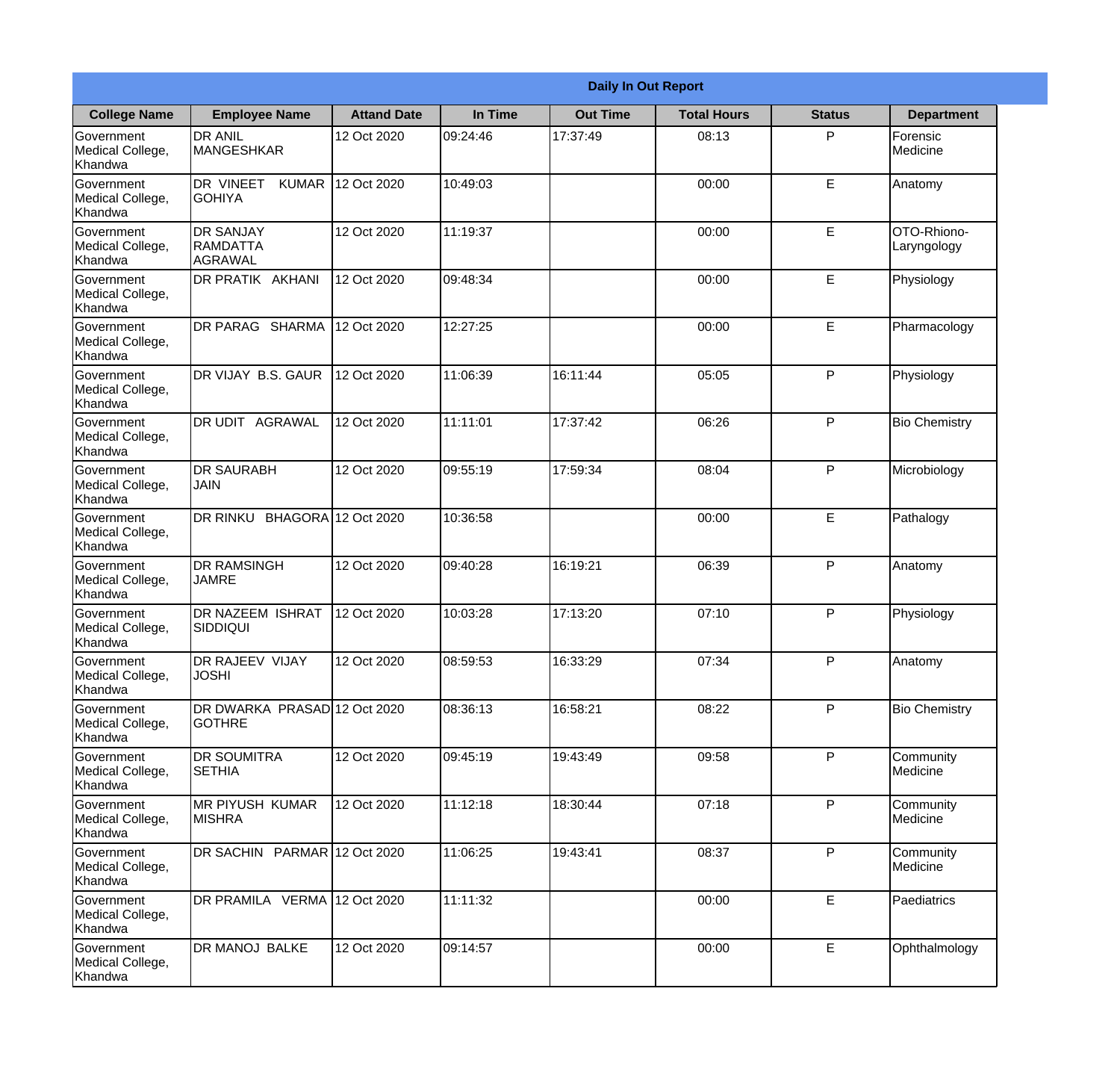| <b>Designation</b>                  | <b>Category</b>     |
|-------------------------------------|---------------------|
| Assistant Professor                 | Para Clinical       |
| Professor                           | <b>Non Clinical</b> |
| Professor                           | Clinical            |
| Assistant Professor                 | Non Clinical        |
| Professor                           | Para Clinical       |
| Associate Professor Non Clinical    |                     |
| Associate Professor Non Clinical    |                     |
| Associate Professor Para Clinical   |                     |
| Assistant Professor   Para Clinical |                     |
| Demonstrator/Tutor   Non Clinical   |                     |
| Professor                           | Non Clinical        |
| Assistant Professor Non Clinical    |                     |
| Demonstrator/Tutor   Non Clinical   |                     |
| <b>Assistant Professor</b>          | Para Clinical       |
| Statistician                        | Para Clinical       |
| <b>Assistant Professor</b>          | Para Clinical       |
| Professor                           | Clinical            |
| <b>Assistant Professor</b>          | Clinical            |

## **Daily In Out Report**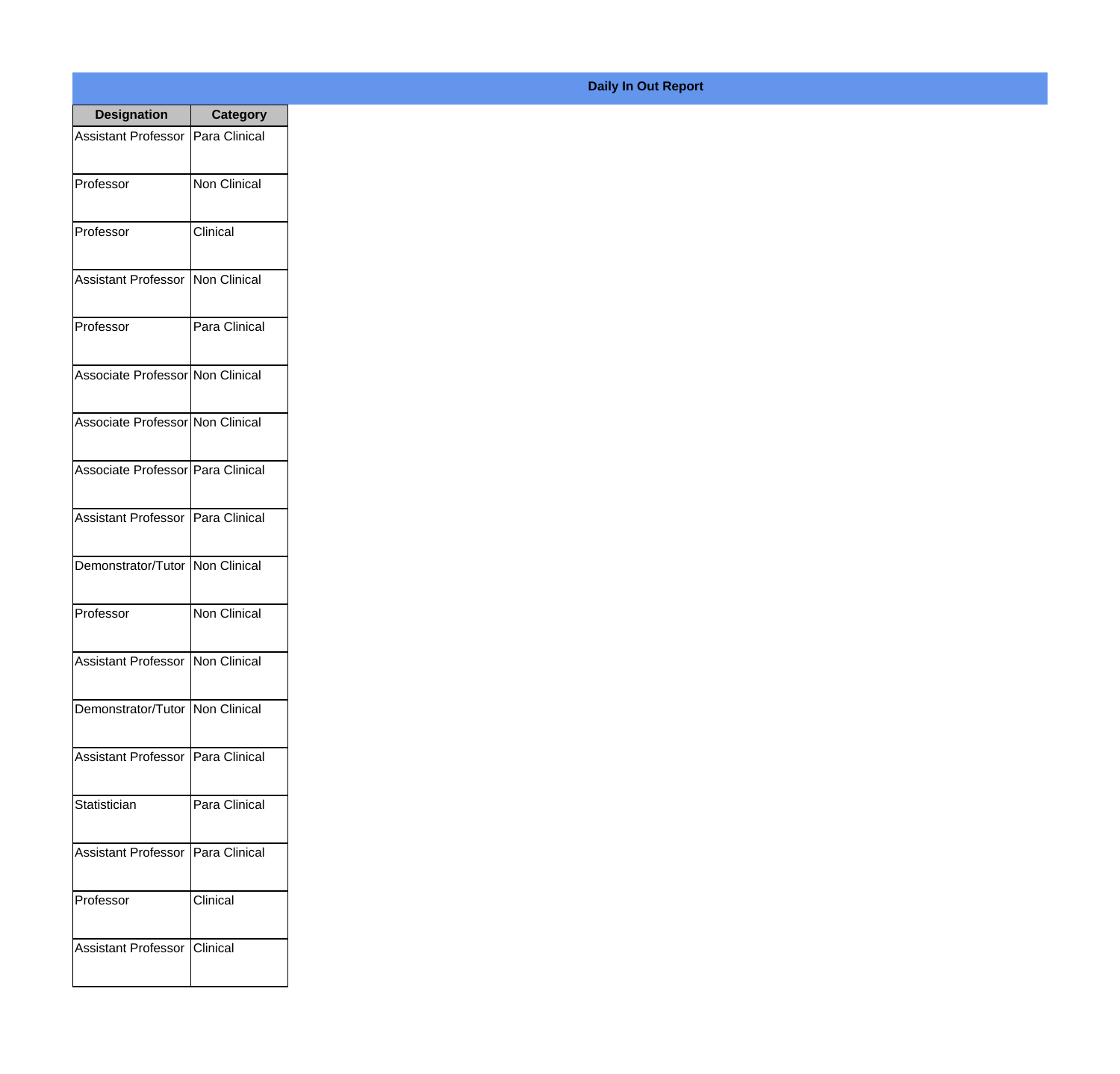|                                           |                                                       |             |          |          | <b>Daily In Out Report</b> |   |                             |  |
|-------------------------------------------|-------------------------------------------------------|-------------|----------|----------|----------------------------|---|-----------------------------|--|
| Government<br>Medical College,<br>Khandwa | <b>DR SIDDHARTH</b><br><b>BANODE</b>                  | 12 Oct 2020 | 09:59:04 | 17:37:56 | 07:38                      | P | Pharmacology                |  |
| Government<br>Medical College,<br>Khandwa | <b>DR PRIYA KAPOOR</b><br><b>KAPOOR</b>               | 12 Oct 2020 | 10:32:14 | 15:16:22 | 04:44                      | P | Pathalogy                   |  |
| Government<br>Medical College,<br>Khandwa | <b>DR SAPNA</b><br><b>MAHESHRAM</b>                   | 12 Oct 2020 | 11:57:50 |          | 00:00                      | E | Community<br>Medicine       |  |
| Government<br>Medical College,<br>Khandwa | <b>DR SEEMA</b><br><b>SUDHAKARRAO</b><br>SUTAY        | 12 Oct 2020 | 10:44:51 |          | 00:00                      | E | Forensic<br>Medicine        |  |
| Government<br>Medical College,<br>Khandwa | <b>DR RAKESH SINGH</b><br><b>HAZARI</b>               | 12 Oct 2020 | 16:24:09 |          | 00:00                      | E | Pathalogy                   |  |
| Government<br>Medical College,<br>Khandwa | <b>DR ANANT</b><br><b>TUKARAM PAWAR</b>               | 12 Oct 2020 | 19:43:33 |          | 00:00                      | E | Community<br>Medicine       |  |
| Government<br>Medical College,<br>Khandwa | <b>DR ASHOK</b><br><b>BHAUSAHEB NAJAN</b>             | 12 Oct 2020 | 11:13:51 |          | 00:00                      | E | Forensic<br>Medicine        |  |
| Government<br>Medical College,<br>Khandwa | <b>DR NITESHKUMAR</b><br>KISHORILAL<br><b>RATHORE</b> | 12 Oct 2020 | 10:08:10 | 17:21:22 | 07:13                      | P | Pharmacology                |  |
| Government<br>Medical College,<br>Khandwa | <b>DR PRIYESH</b><br>MARSKOLE                         | 12 Oct 2020 | 12:57:23 |          | 00:00                      | E | Community<br>Medicine       |  |
| Government<br>Medical College,<br>Khandwa | <b>DR SANGEETA</b><br><b>CHINCHOLE</b>                | 12 Oct 2020 | 10:19:21 | 17:12:19 | 06:53                      | P | Physiology                  |  |
| Government<br>Medical College,<br>Khandwa | <b>DR SUNIL BAJOLIYA</b>                              | 12 Oct 2020 | 11:09:58 |          | 00:00                      | E | OTO-Rhiono-<br>Laryngology  |  |
| Government<br>Medical College,<br>Khandwa | DR NISHA MANDLOI<br>PANWAR                            | 12 Oct 2020 | 09:35:58 | 16:16:54 | 06:41                      | P | Obstetrics &<br>Gynaecology |  |
| Government<br>Medical College,<br>Khandwa | DR NANDINI DIXIT                                      | 12 Oct 2020 | 10:51:56 |          | 00:00                      | E | Paediatrics                 |  |
| Government<br>Medical College,<br>Khandwa | <b>DR SATISH</b><br><b>CHANDEL</b>                    | 12 Oct 2020 | 10:56:05 |          | 00:00                      | E | Pharmacology                |  |
| Government<br>Medical College,<br>Khandwa | <b>DR JITENDRA</b><br>AHIRWAR                         | 12 Oct 2020 | 09:41:27 |          | 00:00                      | E | Pathalogy                   |  |
| Government<br>Medical College,<br>Khandwa | <b>DR MUKTESHWARI</b><br><b>GUPTA</b>                 | 12 Oct 2020 | 10:58:01 | 17:24:18 | 06:26                      | P | Pharmacology                |  |
| Government<br>Medical College,<br>Khandwa | DR PURTI AGARWAL<br>SAINI                             | 12 Oct 2020 | 11:26:24 |          | 00:00                      | E | Pathalogy                   |  |
| Government<br>Medical College,<br>Khandwa | DR YASHPAL RAY                                        | 12 Oct 2020 | 12:58:29 |          | 00:00                      | E | Anatomy                     |  |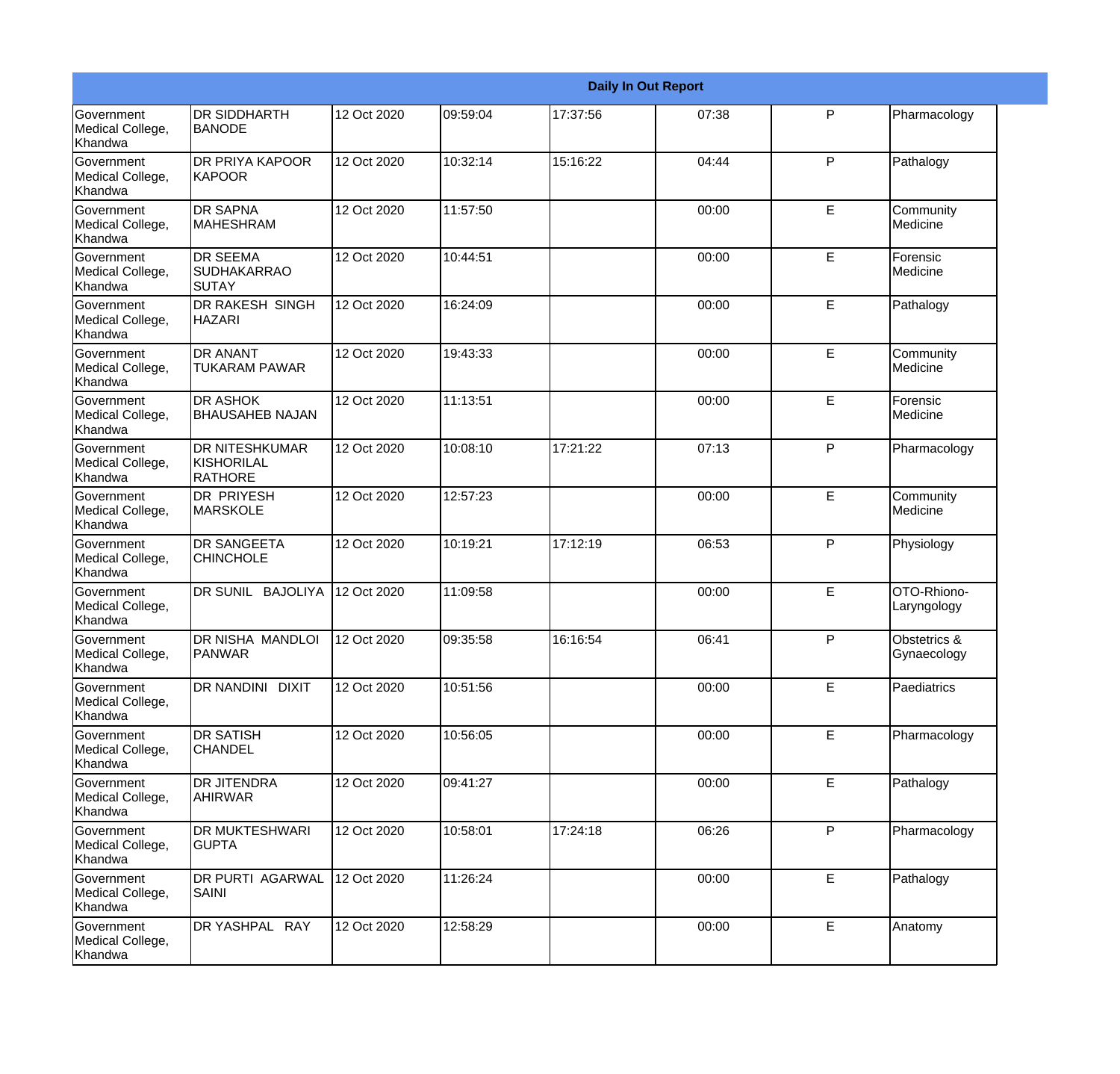| Associate Professor Para Clinical   |               |
|-------------------------------------|---------------|
| Demonstrator/Tutor Para Clinical    |               |
| Associate Professor Para Clinical   |               |
| Professor                           | Para Clinical |
| Professor                           | Para Clinical |
| Professor                           | Para Clinical |
| Associate Professor   Para Clinical |               |
| Demonstrator/Tutor Para Clinical    |               |
| Associate Professor   Para Clinical |               |
| Demonstrator/Tutor Non Clinical     |               |
| Assistant Professor Clinical        |               |
| Associate Professor Clinical        |               |
| Assistant Professor Clinical        |               |
| Assistant Professor   Para Clinical |               |
| Demonstrator/Tutor Para Clinical    |               |
| Demonstrator/Tutor   Para Clinical  |               |
| Assistant Professor   Para Clinical |               |
| Demonstrator/Tutor   Non Clinical   |               |
|                                     |               |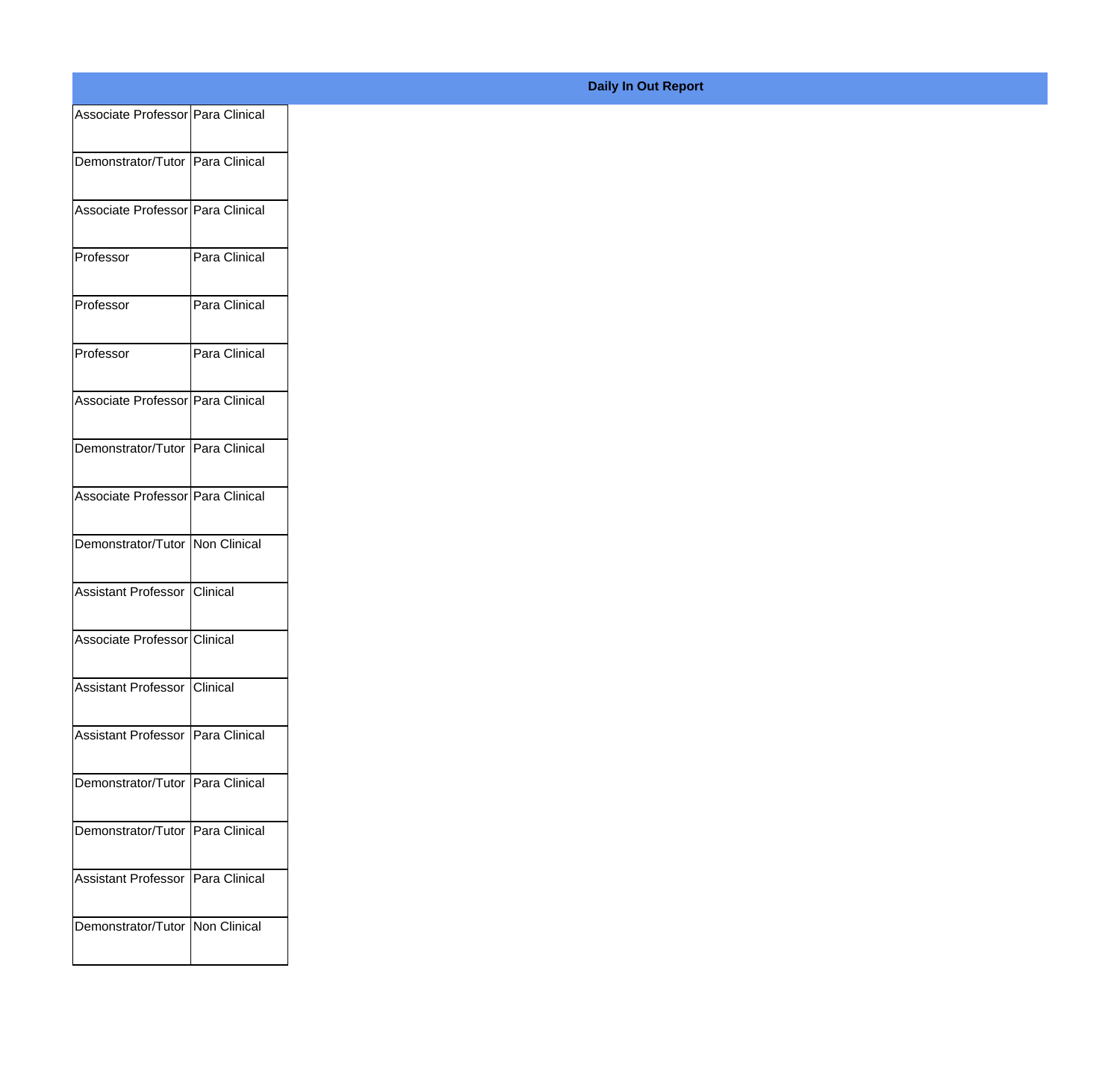|                                                  |                                                |             |           | <b>Daily In Out Report</b> |       |  |                         |  |
|--------------------------------------------------|------------------------------------------------|-------------|-----------|----------------------------|-------|--|-------------------------|--|
| <b>Government</b><br>Medical College,<br>Khandwa | <b>IDR SHAILENDRA</b><br><b>ISINGH CHOUHAN</b> | 12 Oct 2020 | 116:48:12 |                            | 00:00 |  | <b>Orthopaedics</b>     |  |
| <b>Government</b><br>Medical College,<br>Khandwa | IMOHIT GARG                                    | 12 Oct 2020 | 113:10:28 |                            | 00:00 |  | <b>General Medicine</b> |  |